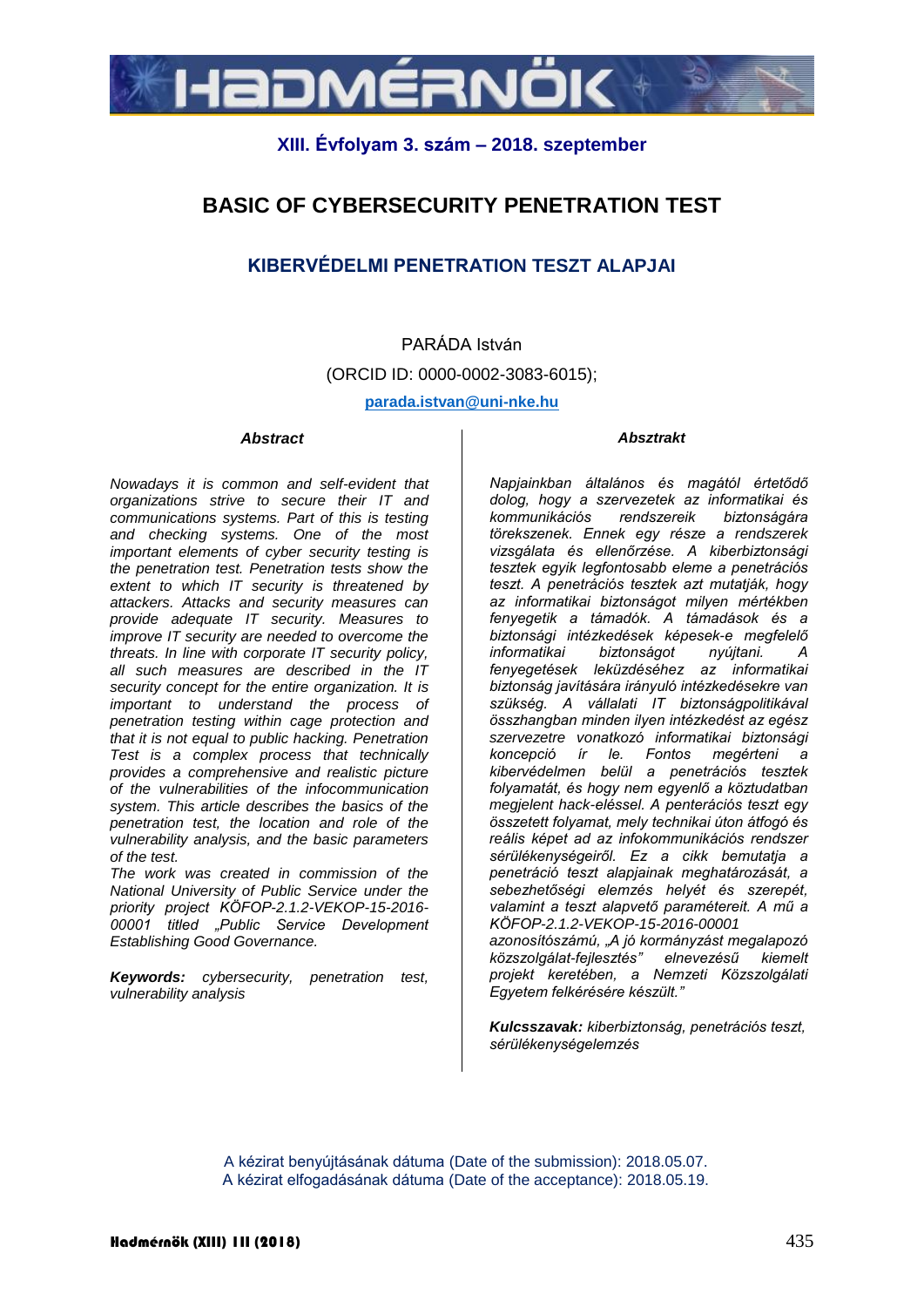#### **INTRODUCTION**

Penetration testing has been in use for years and there are several methods for testing the technical security of the system. However, it is easy to confuse other forms of technical security testing, especially vulnerability analysis. Many organizations offer security features and terms such as security audit, network or risk assessment, and overlapping test overlays or application. Security surveys are a risk assessment, that is, services to identify the vulnerability of systems, applications and processes. Penetration testing has been in use for years and there are many methods to test the technical security of the system. However, it is easy to coordinate technical security tests in other forms, especially vulnerability analysis.

Nowadays there are many free and commercial security scanners, most of which contain updated databases due to known hardware and software failures. These tools are suitable to identify the vulnerability of the systems under investigation and therefore determine the risks associated with them. Typically, information provided by such devices includes a technical description of security vulnerability and provides instructions on how to eliminate weak points or points by changing configuration settings or updating system components. [1]

#### **PENETRATION TEST KEY CONCEPTS**

#### **Definition of penetration test**

Penetration testing uses several manual and automated techniques to simulate an organization's security information systems attack. This must be done by a qualified and independent penetration testing expert, sometimes referred to as an ethical security tester. Penetration testing takes advantage of known vulnerabilities, but it also needs testing expertise to identify specific weaknesses in the organization's security systems - unknown vulnerabilities. [2] The penetration testing process is an active analysis of the target system due to possible vulnerabilities that result from incorrect or incorrect system configuration, known and unknown hardware or software failures, and operational weaknesses in process or technical countermeasures. This analysis is typically carried out in the perspective of a potential attacker and could include the exploitation of vulnerabilities. So, the penetration test is a way to simulate methods an attacker can use to take over security management of our system or access it to a higher level of access. The process itself involves filtering and collecting vulnerabilities and security risk factors, then exposing them to attack by exploiting them. The penetration test more than, test runs over scanners or automated tools and then writes a report about it. The penetration test evaluates whether the vulnerability is real or false. For example, an audit or a survey may use scanning tools that result in hundreds of possible vulnerabilities on multiple systems. The penetration test attempts to attack these vulnerabilities in the same way as a malicious hacker to check which vulnerabilities are real, reducing the realistic list of system vulnerabilities for some security deficiencies. The most effective penetration tests are those that target a very specific system that has a very specific purpose. [3]

Penetration testing, often abbreviated as pentest, is a process that is performed to thorough safety assessment or audit. The methodology defines rules, practices, and procedures followed and implemented by the information security audit program. The penetration testing methodology defines a timetable, that provides practical ideas and best practices that can be tracked when assessing the true security situation of a network, application, system, or any combination thereof. Penetration testing can be performed individually or as part of an IT security risk management process that can be integrated into the regular development lifecycle. It is essential to note that product safety is not only dependent on factors related to the IT environment but also relies on product-specific security practices. This includes the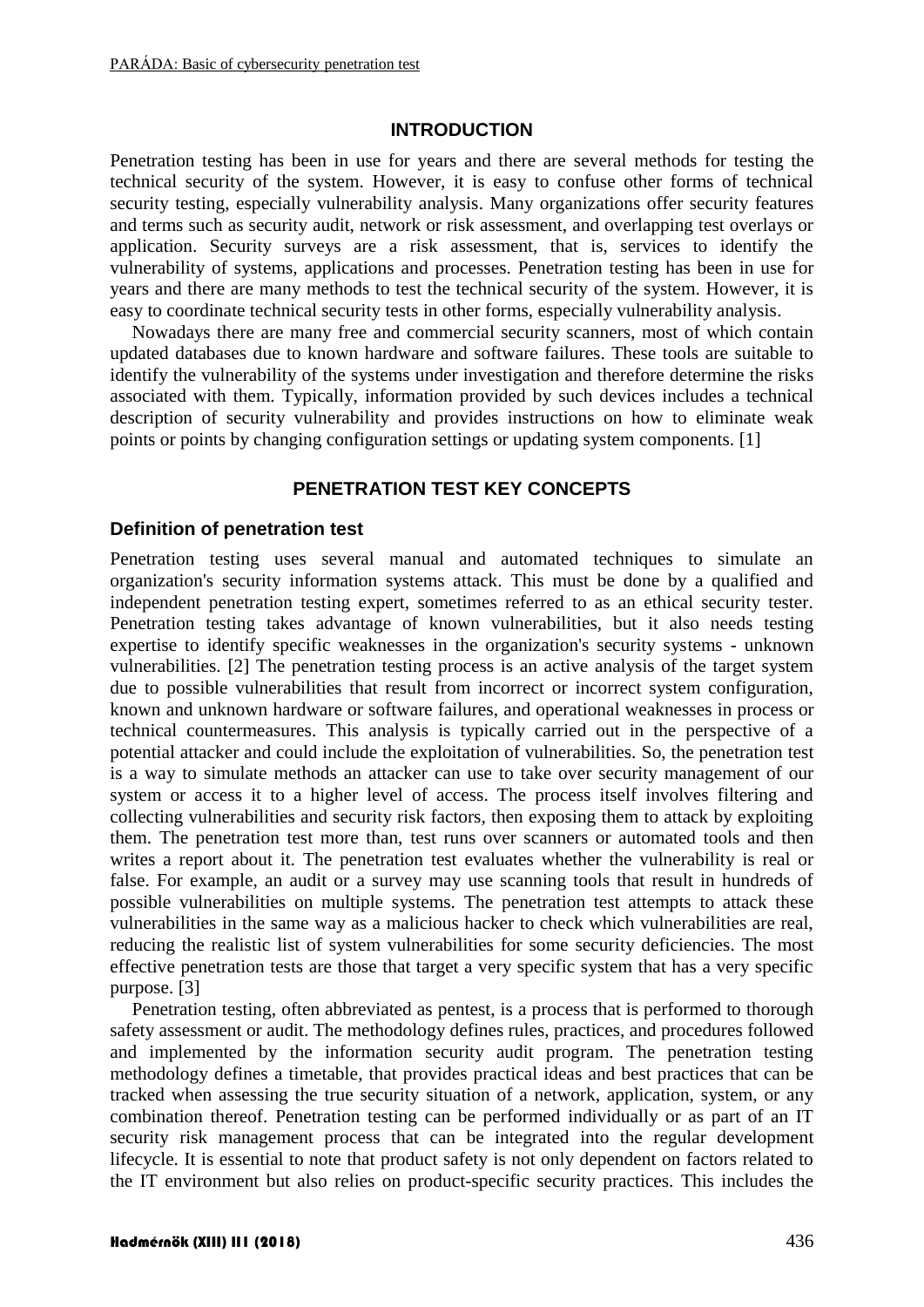implementation of appropriate security requirements, risk analysis, code surveys, and operational safety measurements. The penetration test is the last and most aggressive form of security assessment. They must be trained by qualified professionals and can be performed with or without prior knowledge of the targeted network or application. The penetration testing output usually consists of a report that is divided into several parts that address the weaknesses found in the current state of the target environment and then recommend potential countermeasures and other recovery suggestions. The use of the methodological approach has extensive benefits for the tester to understand and critically analyze the integrity of the current defense throughout each stage of the testing process. The reason behind the penetration testing methodology is the fact that most attackers follow a common approach, when they enter the system. In the penetration test, the tester is limited by resources: time, skilled resources and access to equipment as outlined in the penetration testing agreement. The penetration test simulates the methods used by the intruder that give unauthorized access to the organization's network and compromise them. This includes the use of own and open source tools. In addition to automated techniques, intrusion tests include manual techniques for testing targeted systems and ensuring that there is no security vulnerability that has not been detected before. [4]

#### **Vulnerability scanners**

Vulnerability Analysis (also known as "Scanning") is the use of automated tools to identify well known security vulnerabilities in the system. Vulnerability assessment tools investigate information systems to determine whether security settings are turned on and applied, and that appropriate security patches have been applied. The vulnerability test is typically used to validate the minimum level of security - and is often the forerunner of a more specialized penetration test. It does not use the identification of attacks to re-engage the real attack and does not consider the general security of system-based management processes and procedures. This is the process of scanning network devices, operating systems, and applications to identify known and unknown vulnerabilities. Vulnerability is a gap, error, or weakness in system design, use, and protection. If a vulnerability is exploited, it may result in unauthorized access, prerogative, denial of service on the device, or other results. Vulnerability surveys typically break when a vulnerability has been found, so the tester does not perform an attack on the vulnerability to make sure it is real. The vulnerability assessment results with potential recovery steps as well as possible risks associated with any vulnerability. There are a number of solutions, such as Kali Linux, which can investigate vulnerabilities based on system / server type, operating system, open ports, and other devices(for exaple OpenVAS<sup>1</sup>, MBSA<sup>2</sup> Secunia PSI<sup>3</sup>, Nipper<sup>4</sup>, Retina<sup>5</sup>, Nexpose<sup>6</sup> GFI Lan Guard<sup>7</sup>.)[5]

1

<sup>&</sup>lt;sup>1</sup> The Open Vulnerability Assessment System (OpenVAS) is a framework of several services and tools offering a comprehensive and powerful vulnerability scanning and vulnerability management solution. The actual security scanner is accompanied with a daily updated feed of Network Vulnerability Tests (NVTs), over 33,000 in total (as of December 2013). All OpenVAS products are Free Software. Most components are licensed under the GNU General Public License (GNU GPL). The OpenVAS is available for FREE and for Linux, Windows and other operating systems.

<sup>&</sup>lt;sup>2</sup> The Microsoft Baseline Security Analyzer provides a streamlined method to identify missing security updates and common security misconfigurations. MBSA 2.3 release adds support for Windows 8.1, Windows 8, Windows Server 2012 R2, and Windows Server 2012. Windows 2000 will no longer be supported with this release. MBSA is a FREEWARE and is available only for Windows operating system.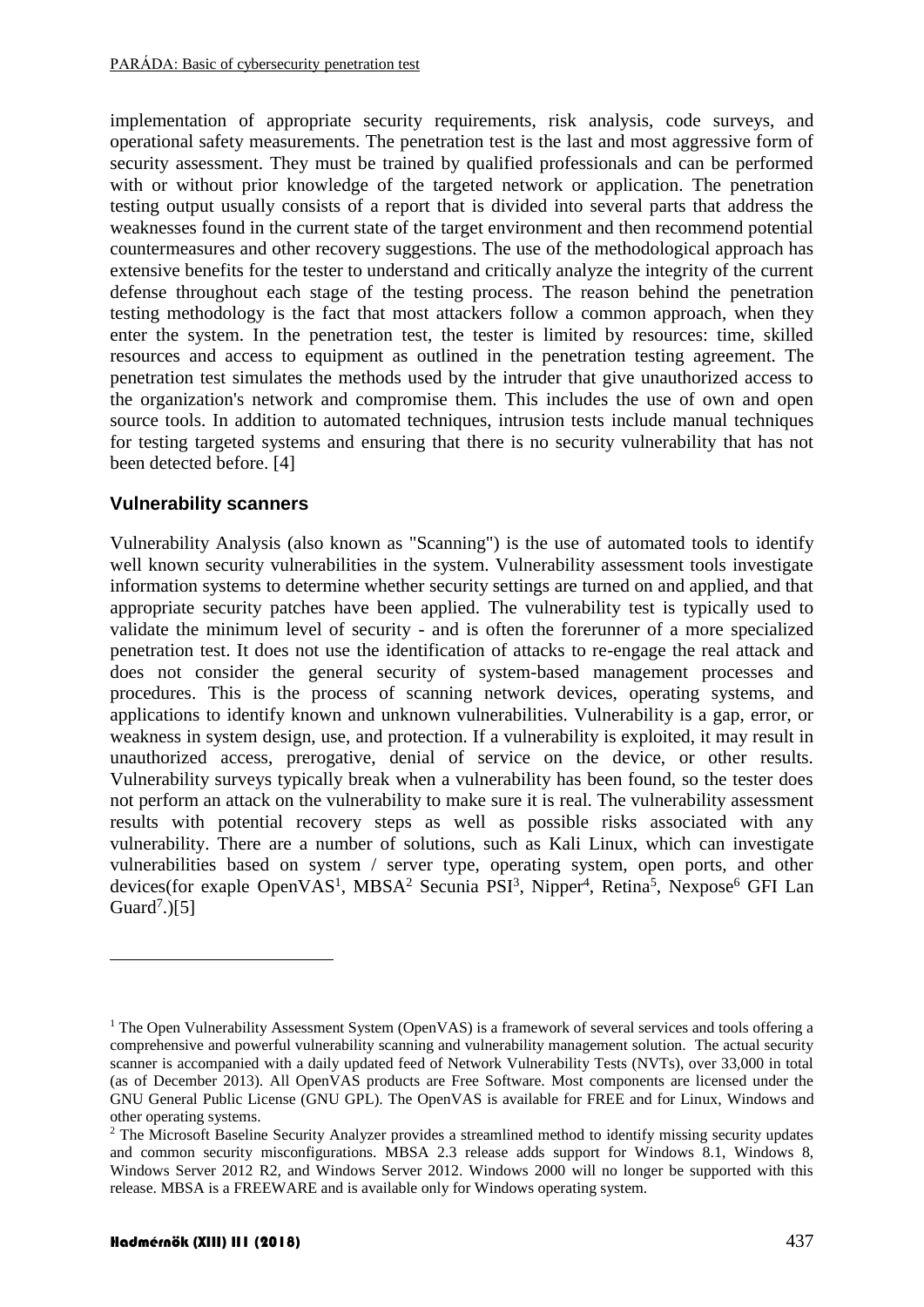Vulnerabilities are only useful when calculating the risk. The disadvantage of many security audits is the result of vulnerability testing, which makes security checks longer, without providing real value. Many vulnerable scanners show false results or identify vulnerabilities that do not really exist. This is because they are incorrectly identifying the operating system or looking for special fixes to fix vulnerabilities, but they do not investigate interchangeable fixes (multiple minor fixes) or software modifications. This means that the vulnerabilities reported by the automatic devices must be checked. Vulnerability Assessment is a process that can measure internal and external security audits by identifying threats that severely affect your organization's assets. Internal vulnerability assessment provides assurance of internal systems while external vulnerability assessment demonstrates border protection. In both test criteria, all elements of the network are strictly tested against multiple attack vectors to identify unattended threats and quantify reactive actions. Depending on the type of assessment to be performed, unique testing processes, tools and techniques are used to automatically detect and identify the vulnerability of information assets. This is achieved through an integrated vulnerability management platform that provides up-to-date security vulnerabilities and can test various types of network devices while retaining the integrity of configuration and change management. [6]

#### **Penetration test vs vulnerability analysis**

The key difference between vulnerability and penetration testing is that penetration tests go beyond the level of vulnerability identification that leads to exploitation process, increasing entitlements, and maintaining access to target systems. On the other hand, evaluation of vulnerability provides a broad picture of system errors, without considering the impact of these errors on the system being tested. The other two significant differences between the two terms are that the penetration test is much more rough than evaluating vulnerability and aggressively uses all the technical methods to take advantage of the IT environment. The vulnerability assessment process, however, carefully identifies and quantifies all known vulnerabilities in a non-invasive manner.

1

<sup>&</sup>lt;sup>3</sup> The Secunia Personal Software Inspector (PSI) is a free security tool designed to detect vulnerable and outdated programs and plug-ins, which expose your PC to attacks. Once installed, the Secunia PSI can help you patch vulnerable programs and stay secure. Secunia PSI is available for free and works only with Windows operating system.

<sup>4</sup> Nipper (short for Network Infrastructure Parser, previously known as Cisco Parse) audits the security of network devices such as switches, routers, and firewalls. It works by parsing and analyzing device configuration file which the Nipper user must supply. This was an open source tool until its developer (Titania) released a commercial version and tried to hide their old GPL releases (including the GPLv2 version 0.10 source tarball). Nipper is available for Windows, Apple MAC OSX, Linux and is a PAID software.

<sup>&</sup>lt;sup>5</sup> With over 10,000 deployments since 1998, Beyond Trust Retina Network Security Scanner is the most sophisticated vulnerability assessment solution on the market. Available as a standalone application or as part of the Retina CS unified vulnerability management platform. Retina Security Scanner enables you to efficiently identify IT exposures and prioritize remediation enterprise-wide.

<sup>6</sup> Nexpose, the vulnerability management software, proactively scans your environment for mis-configurations, vulnerabilities, and malware and provides guidance for mitigating risks. Experience the power of Nexpose vulnerability management solutions by knowing the security risk of your entire IT environment including networks, operating systems, web applications, databases, and virtualization.

<sup>&</sup>lt;sup>7</sup> GFI LanGuard scans and detects network vulnerabilities before they are exposed, reducing the time required to patch machines on your network. GFI LanGuard patches Microsoft ®, Mac® OS X®, Linux® and more than 50 third-party operating systems and applications, and deploys both security and non-security patches. GFI Lan Guard is a paid software and only works on Windows operating.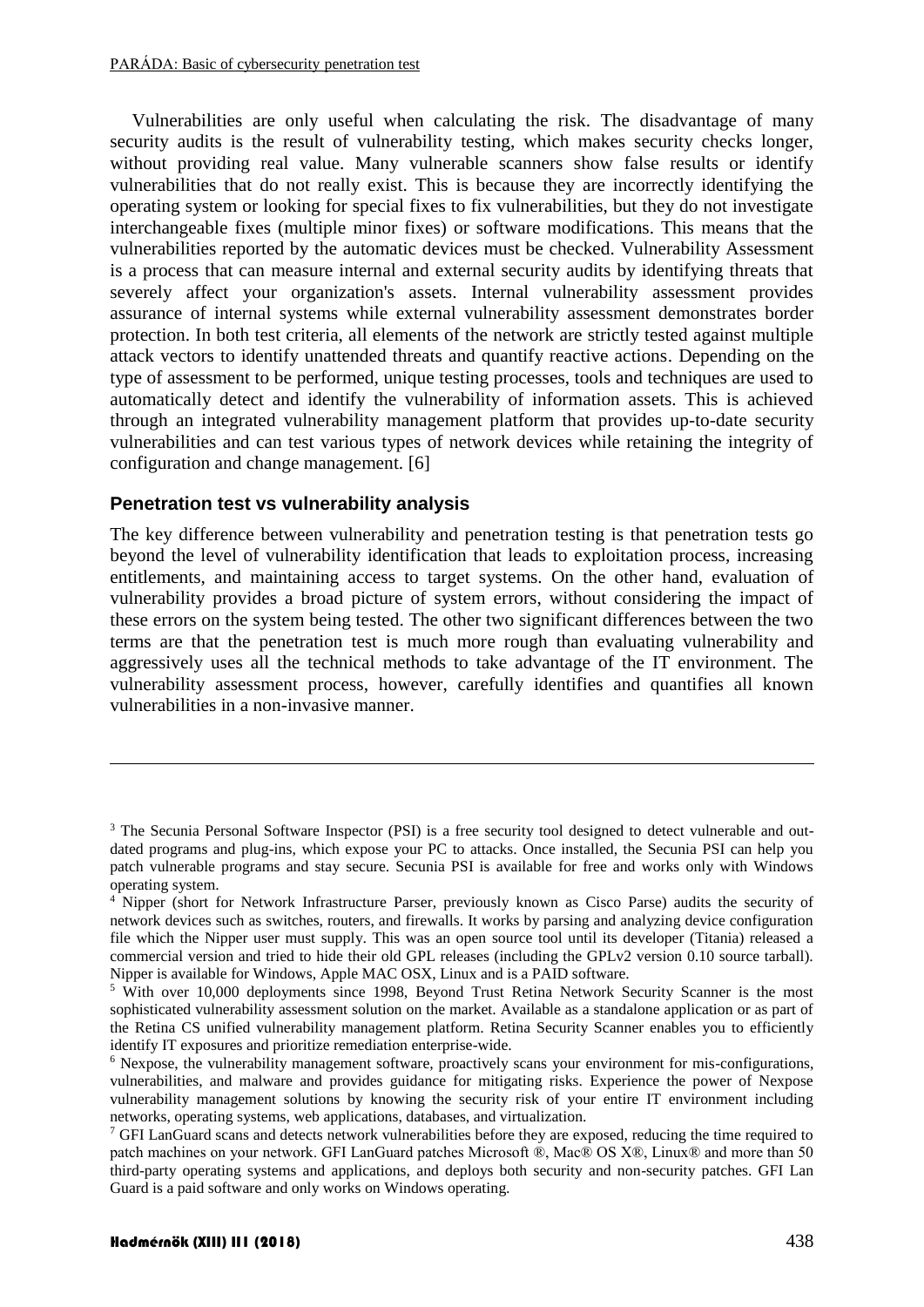

**1. Figure** Penetration test versus vulnerability analysis

So by scanning the vulnerability you will find individual vulnerabilities; penetration testing, however, tries to verify whether these vulnerabilities can be exploited in the target environment. Penetration testing in the area of security assessments goes one step beyond the vulnerability tests. Vulnerability Testing - a process that examines the security of individual computers, network devices, or applications - the penetration test evaluates the security model for the entire network. Penetration testing reveals the potential consequences for network administrators, IT managers, and executives for a real attack on the network. Penetration tests highlight the typical safety deficiencies that have been omitted during the vulnerability test. The penetration test points out the vulnerabilities and documents that these weaknesses can be exploited. It also shows that an attacker can exploit a number of minor vulnerabilities that compromise computers or the network. Penetration testing highlights the lack of organizational security modeling and helps organizations strike a balance between technical performance and business functions for potential security injuries. This information is also useful for disaster recovery and business continuity planning.[7]

Most vulnerabilities are evaluated only by software and do not evaluate other types of potential security issues. Human factors and processes can be important sources of vulnerabilities, just as technology or software vulnerabilities. By using social engineering techniques, intrusion tests may reveal whether employees can routinely allow people to enter into enterprise facilities without unauthorized access and unauthorized access to a computer system. Exercises applied during the patch management cycle can be evaluated during the penetration test. The penetration test is an ethical attack simulation designed to demonstrate or enforce the effectiveness of security controls in a given environment through exploitable vulnerabilities that pose real risks. It is built around a manual testing process that aims to move on through general responses, false positive results, and incomplete automated app ratings (such as tools used in vulnerability assessments). [8]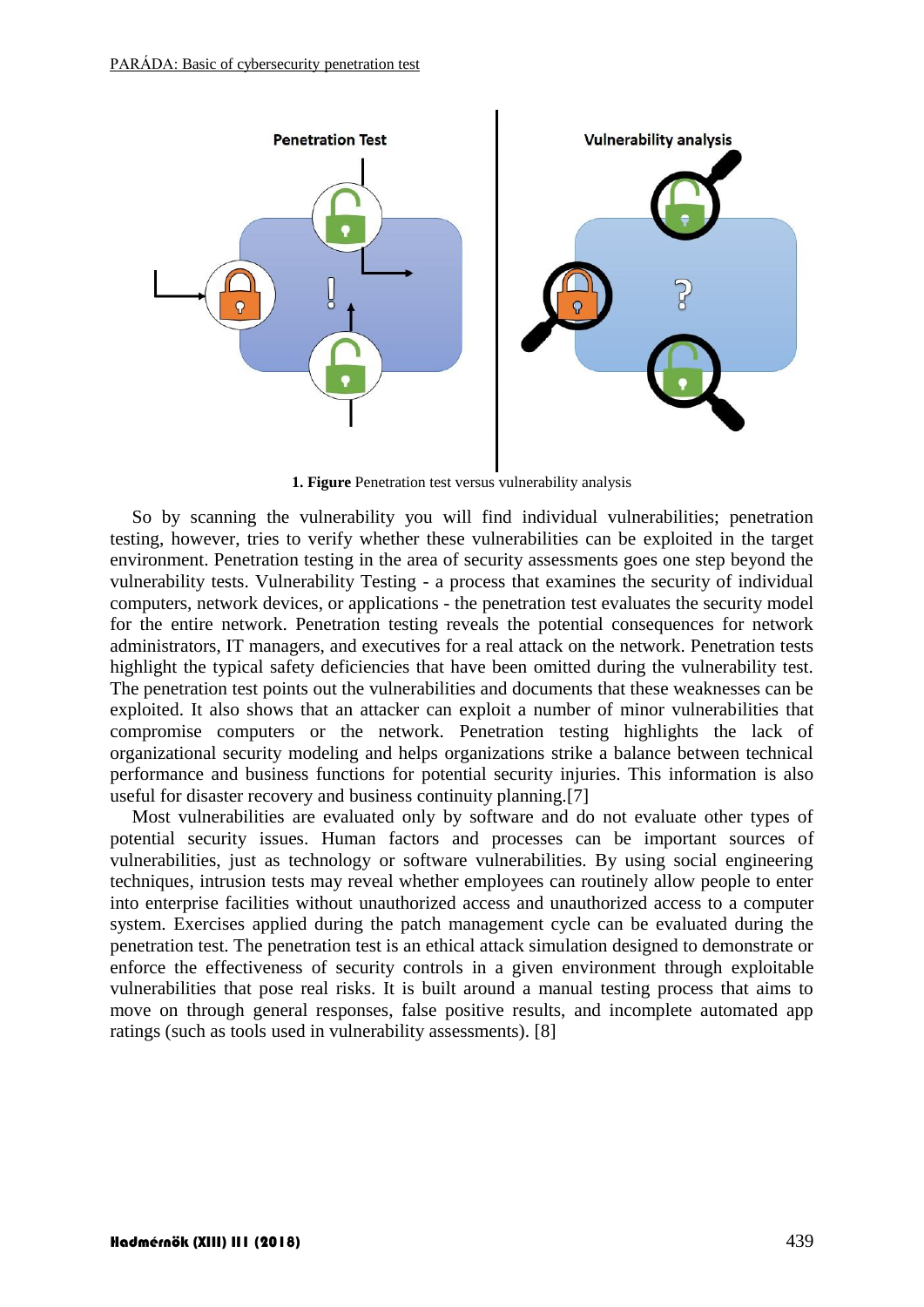#### **MAIN PARAMETERS**

#### **Objectives**

In the case of a successful penetration test for the customer's expectations, a clear definition of the goals is indispensable. If the goals can not be achieved or are not effectively achieved, the tester should inform the customer during the preparatory phase and recommend alternate procedures. The result of the IT penetration test should therefore be more than just a list of existing vulnerabilities; Ideally, it should also provide concrete solutions and suggestions.

Intrusion testing is performed by an organization to achieve the following goals:

- $-$  Improving the safety of technical systems
- $-$  Identify vulnerabilities
- Confirming IT security by an external third party
- Improving the security of organizational and personnel infrastructure
- Test and confirm the safety and control efficiency
- Ensure availability of the organization's internal and external vulnerabilities
- Provide useful information to audit teams that collect data to comply with legislation
- Minimizing the costs of security controls by providing comprehensive and detailed, realistic evidence of business capability
- Promote the relevance of relevant patches for reported or known vulnerabilities
- Disclosing the existing risks of the organization's networks and systems
- Evaluating the effectiveness of network security tools, such as firewalls, routers, and web servers
- Develop a comprehensive approach to prepare for preventing future exploitation
- Find out if any existing software, hardware or network infrastructure needs to be modified or upgraded

Most penetration tests are commissioned to improve the safety of technical systems. Tests are limited to technical systems such as firewalls, routers, web servers, etc. The organizational and personnel infrastructure is generally not specifically tested. The penetration test can also be performed for confirmation from an independent external third party. It is important to note that the penetration test reflects the situation only at a certain point in time and can not, therefore, give a statement about the future security level. [9]

#### **What makes a good penetration test?**

The following activities ensure good penetration:

- Define the parameters of the penetration test, such as goals, limitations, and justification for the procedures
- Recruit highly trained and experienced professionals
- Appoint a legal penetration tester who follows the rules in the termination agreement
- Select a suitable test package that balances costs and benefits
- Follow up a well-designed methodology with documentation and documentation that documents the results carefully and makes them understandable to the customer. An intruder tester should be available to answer any questions when needed.
- The final report provides a clear description of the findings and recommendations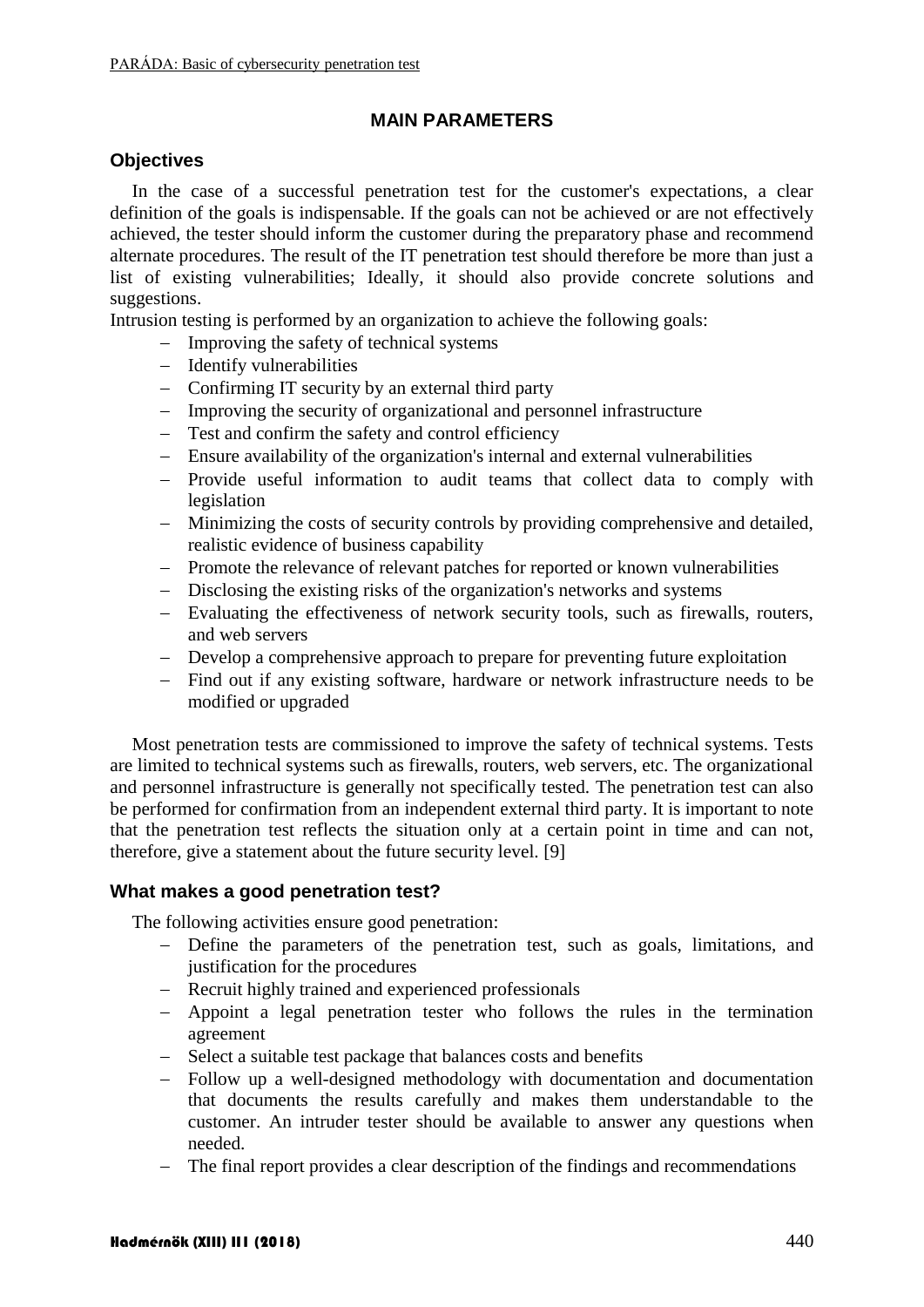## **Limits**

Performing penetration test runs will help you examine some of your security measures and improve your development, but there are limitations. For example, a penetration test:

- It covers only the targeted application, infrastructure, or the selected environment
- Focuses on the discovery of technical infrastructure,
- It covers only a small part of the human resources screening, specifically (social enginnering)
- Just snapshot from a system at a given time
- By legal or commercial considerations, the width or depth of the test can be limited
- You cannot detect all security weaknesses, for example due to limited scope or inappropriate testing
- Provides results that are often of a technical nature and need to be interpreted in a business context

## **Challenges**

In general, organizations have encountered the following difficulties:

Determining the depth and width of the test coverage

- Determine what type of penetration test is required
- Understand the difference between vulnerability and pentest
- Identify the risks associated with possible system failures and disclosure of sensitive data
- Frequency of goals and tests
- To improve the vulnerabilities discovered during the penetration test, the system will really be "safe"

#### **The need**

The main drivers of penetration testing include a high level of concern about:

- Increasing compliance requirement
- The impact of serious (often Internet) security attacks on similar organizations
- Utilize the number and variety of outsourced services
- Significant changes in business processes
- Awareness raising about potential cyber security attacks. [10]

#### **CONCLUSIONS**

The summary should briefly summarize the conclusions, the results, possible suggestions and other new research orientations. The summary is also a mandatory element of the publications. The cybersecurity penteration test provides a thorough study of IT systems. As a result of today's trends, this choice of test methods provides complex analysis that covers the system and the organization's IT-related questions. It shows significant differences in testing vulnerabilities but provides a more comprehensive approach from the attacker's point of view. With this test, the identified safety deficiencies are not only collected but also exploited. the attacker goes on to exploit the vulnerability analysis as it may go further, get new information, and do more attacks. Then a comprehensive report is prepared, including suggestions.

Penetration Test is one of the most important technical tests of cyber security to ensure system security. Considering a number of international standards, however, there are many definitions and rounding differences. Standards are, of course, a major direction, but there are a lot of differences. This is because, on the one hand, these are recommendations, are not